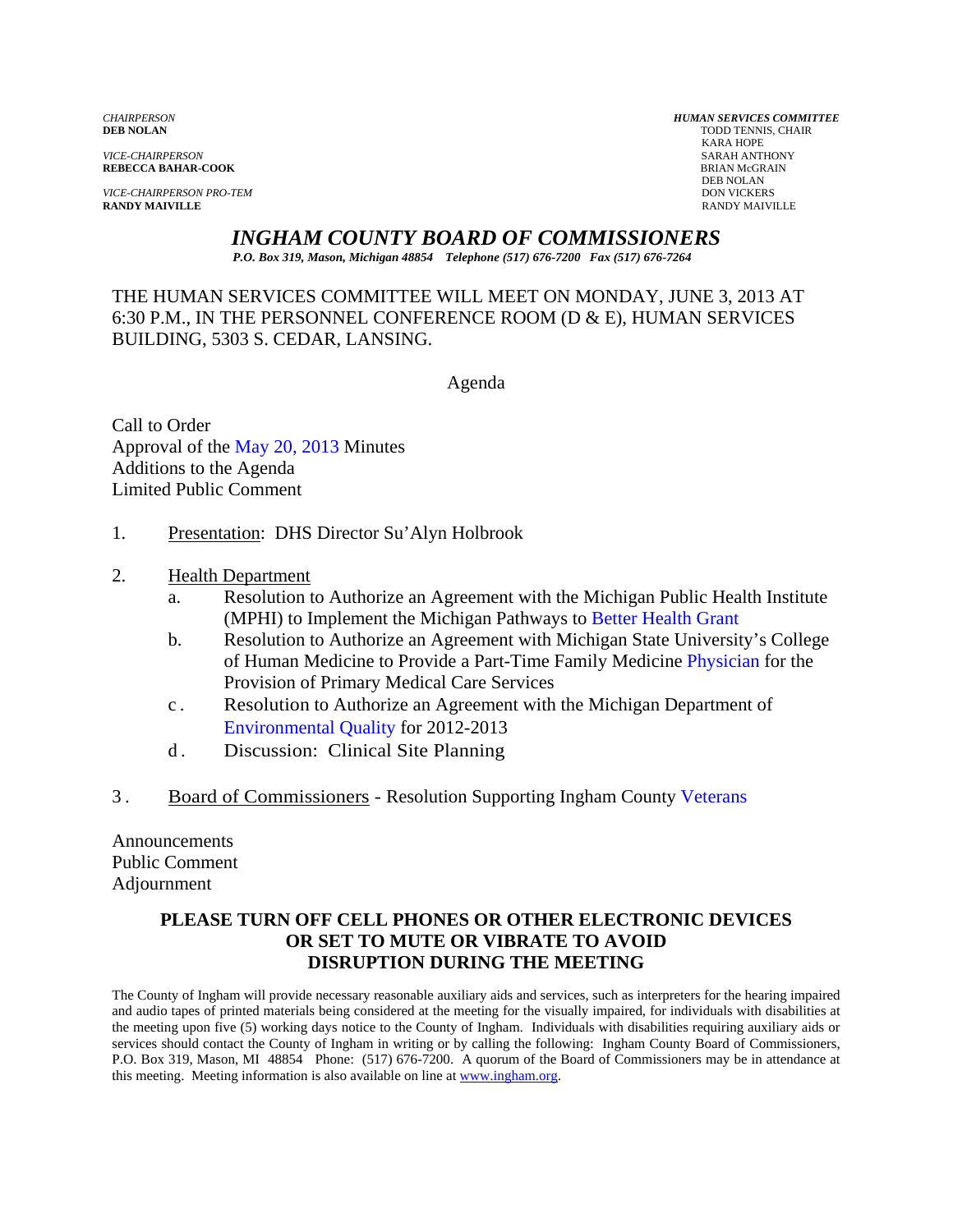#### HUMAN SERVICES COMMITTEE May 20, 2013 **Minutes**

<span id="page-1-0"></span>

| <b>Members Present:</b> | Todd Tennis, Kara Hope, Sarah Anthony, Brian McGrain, Deb Nolan,<br>Don Vickers, and Randy Maiville |
|-------------------------|-----------------------------------------------------------------------------------------------------|
| Members Absent:         | <b>None</b>                                                                                         |
| <b>Others Present:</b>  | Jared Cypher, Chuck Gray, Randy Marwede, Nancy Hayward, Bill Snyder<br>and John Taylor              |

The meeting was called to order by Chairperson Tennis at 6:30 p.m. in the Personnel Conference Room "D & E" of the Human Services Building, 5303 S. Cedar Street, Lansing.

Approval of the May 6, 2013 Minutes The May 6, 2013 Minutes were approved as submitted.

Additions to the Agenda None.

Limited Public Comment

Randy Marwede, Director of Ingham County Veterans Affairs thanked the Committee for recent funding then introduced two newer employees: Mr. Bill Snyder, Trust Fund Agent/Clerk and Mr. John Taylor, Veteran Benefits Counselor.

Comm. Nolan informed the Committee of a recent conversation with Ms. Alfreda Schmidt regarding the State of Michigan's ranking for Veterans receiving their entitled benefits. Comm. Nolan stated Ms. Schmidt is interested in having County Departments like the Health Department ask individuals if they are Veterans in order to make sure they are receiving their entitled benefit. Comm. Nolan stated she was informed by Jason Allen, Sr. Deputy Director of the Department of Military and Veterans Affairs Agency that the State of Michigan is ranked  $48<sup>th</sup>$  in the nation.

Comm. Nolan stated she would like a resolution put forth to say: Be It Further Resolved that Ingham County strives to get Ingham County Veterans their entitled benefits up to the national average. She noted she would like Ms. Schmidt's name included in the resolution.

Comm. McGrain asked if there are statistics for Ingham County. Comm. Nolan stated she has the statistics and will have Mr. Cypher distribute the information to the Committee. Comm. McGrain expressed his concern over the State's ranking along with his interest in the County by County breakdown. Comm. Maiville stated it is his understanding that the UAW has a strong relationship with veterans. Mr. Marwede answered yes.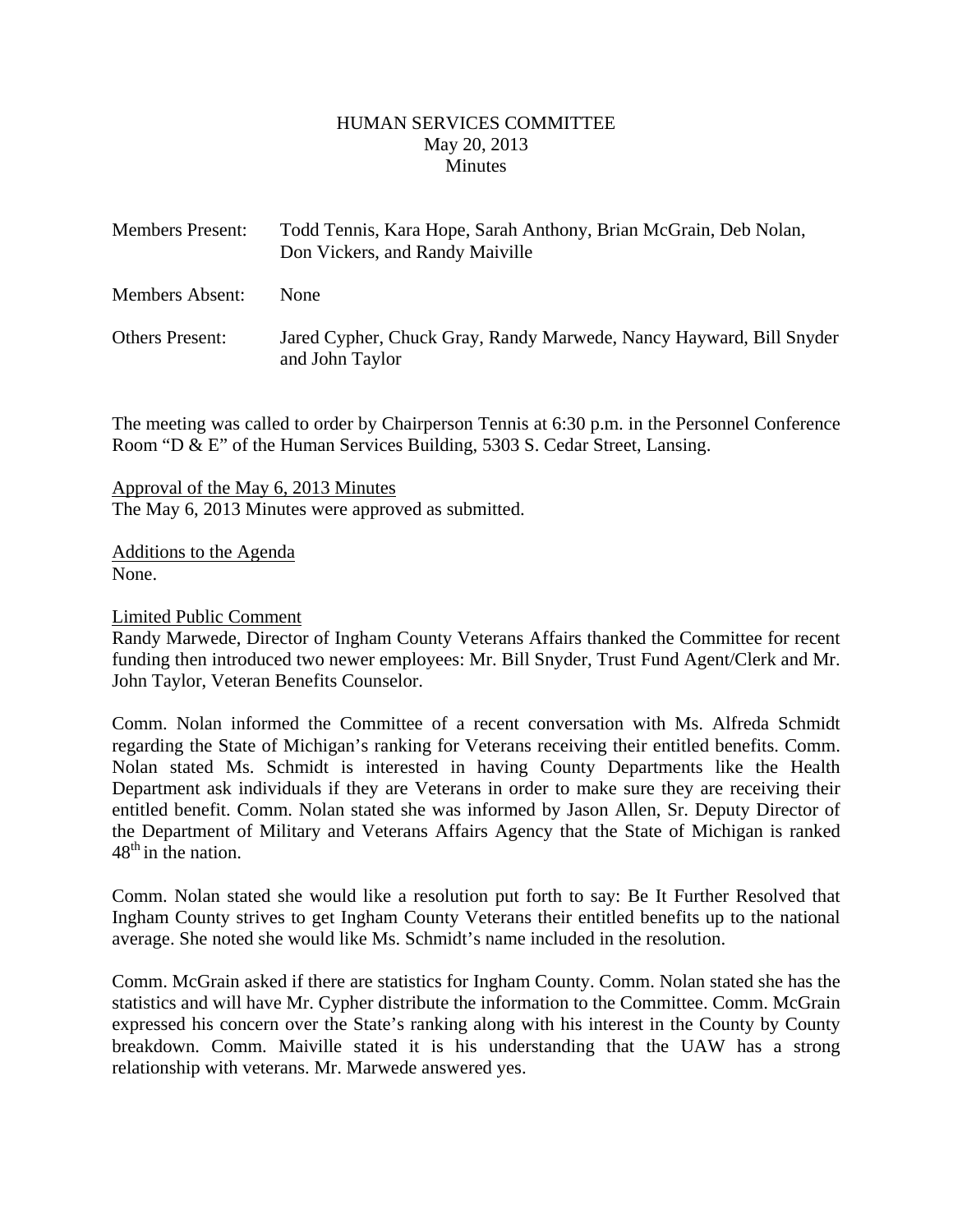Mr. Marwede informed the Committee the Secretary of State will begin to identify Veterans on their driver's license and that information will be provided to other State and County Offices like Ingham County. Chairperson Tennis informed the Committee that Representative Schor is also working with the Department of Veterans Affairs to see how to improve access to programs. Comm. Anthony informed the Committee of a discussion between herself and Mr. Marwede regarding expanding educational benefit and including the information on the website.

Ms. Nancy Hayward, Health Department, informed the Committee of the military medic to paramedic program at Lansing Community College (LCC). This is a program is for all five branches of the military. She referenced a press release from a couple of weeks ago that LCC's Dean Clark, Health and Human Services was invited to a White House Forum along with 180 individuals from around the country to present ideas and programs to re-employ returning Veterans. Dean Clark was one of twenty asked to speak because LCC has implemented plans in place. Following the forum the Secretary of Defense named Lansing Community College as the national model. Mr. Gray stated his child is in active duty and this is the kind of thing parents like to hear. Mr. Marwede stated it's great that the public is talking about the service of Veterans.

#### MOVED BY COMM. VICKERS, SUPPORTED BY COMM. MCGRAIN, TO APPROVE A CONSENT AGENDA FOR THE FOLLOWING ITEMS:

- 1. Health Department
	- b. Resolution Honoring Mary (Penny) Darling
	- c. Resolution Recognizing the  $75<sup>th</sup>$  Anniversary of the Organization of the Ingham County Health Department

## MOTION CARRIED UNANIMOUSLY.

MOVED BY COMM. VICKERS, SUPPORTED BY COMM. MCGRAIN, TO APPROVE THE ITEMS ON THE CONSENT AGENDA.

## MOTION CARRIED UNANIMOUSLY.

- 1. Health Department
	- a. Resolution to Authorize an Agreement with ISAIAH to Coordinate "Healthy Heartlands" Activity Initiative in Michigan

## MOVED BY COMM. MCGRAIN, SUPPORTED BY COMM. HOPE, TO APPROVE THE RESOLUTION TO AUTHORIZE AN AGREEMENT WITH ISAIAH TO COORDINATE "HEALTHY HEARTLANDS" ACTIVITY INITIATIVE IN MICHIGAN.

Ms. Hayward explained ISAIAH is a faith based coalition of over one-hundred different organizations and is located in Minnesota. She stated that the County's Health Equity and Social Justice (HESJ) Coordinator and Social Justice Coordinator met the Director of ISAIAH while attending a training workshop. The Director of ISAIAH expressed interested in the Ingham County's work and made the trip to Michigan in the late fall to look at the Ingham County's various workshops.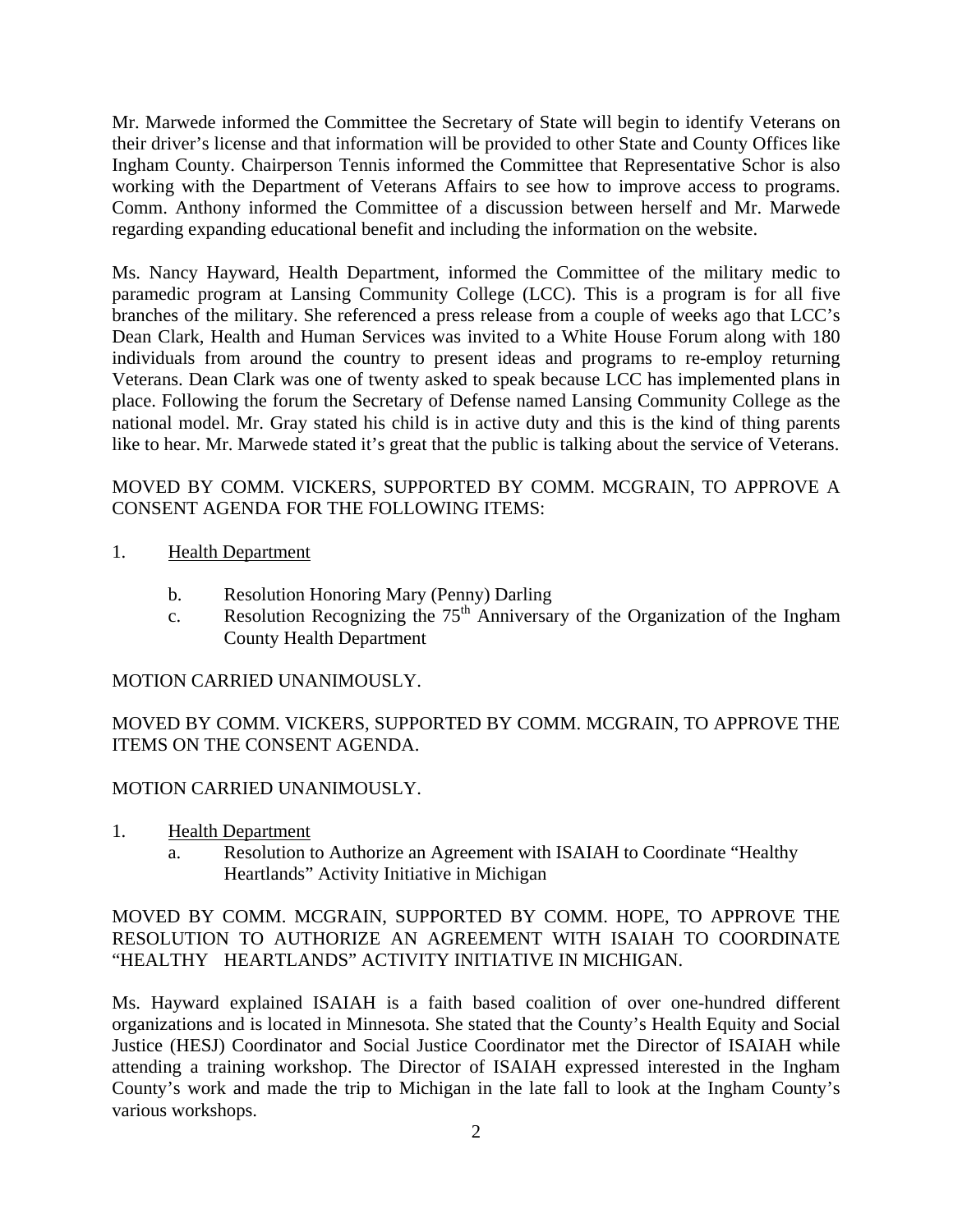Comm. Anthony asked if there would be any collaboration with local faith based agencies for example Action of Greater Lansing or the Church of Greater Lansing. Ms. Hayward stated that is her understanding. She stated that the work of ISAIAH is unique and the administrative team has been educating themselves on the difference between community organizing and community work. She stated social justice work is done at the Ingham County Health Department but the hope is a focus on community organizing. She noted the work the County does with social justice is more than what is being done by ISAIAH and this is an opportunity to share skills.

Chairperson Tennis asked for an example of community organizing skills. Ms. Hayward explained that is difficult to articulate but will do her best. She explained the power in decision making in a community is a prevalent discussion in public health right now in terms of a community's power to make change for its citizens or the power of a group to make change. Community work is what the Health Department does to meet the needs of the community through an assessment of need and reaching out to address that need while working with a political process to make a change. Community organizing is a very formal, deliberate, and community organized process with a voice of power to create its destiny in a community and make permanent change. She acknowledged it is not the easiest differentiate. She stated in Minnesota ISAIAH organized the community very deliberately to become a powerful voice that has influence to make decisions. Chairperson Tennis suggested, in time, having the HESJ Coordinator and Social Justice Coordinator discuss their plans for this grant.

Comm. Vickers asked how community organizing will be assessed or measured to recognize its success. Ms. Hayward stated that is a challenge for those in public health. She explained in the past it was not measured very well; however, recently the National Public Health Week theme was return on investment (ROI). This is a new concept for many public health workers but with Community Health Assessments there is data and it is easier to measure the success of what the Health Department does. She gave the example of seeing for the first time a reduction in the infant mortality rates. She explained it was a challenge because of the statistics nonetheless by identifying and addressing the problems the result was a rate reduction.

Comm. McGrain stated that he had the opportunity to sit through one of the HESJ Coordinator's trainings where he described power dynamics and understanding information to impact change. Comm. McGrain reminded the Committee of the many discussions of the Health Department's philosophy along with their resolve to recognize what the indicators mean, making adjustments and empowering people to make change.

## MOTION CARRIED UNANIMOUSLY.

2. Controller's Office - Resolution Approving Criteria for Ranking 2014 Applications for Community Agency Funding

## MOVED BY COMM. MCGRAIN, SUPPORTED BY COMM. ANTHONY, TO APPROVE THE RESOLUTION APPROVING CRITERIA FOR RANKING 2014 APPLICATIONS FOR COMMUNITY AGENCY FUNDING.

The Committee discussed the scope of basic needs, food shelter and clothing, possible additional criteria, funding, number of applications. as well as, Community Agencies understanding the criteria of the application, the meaning of "with priority given to" and intent of the Commissioners.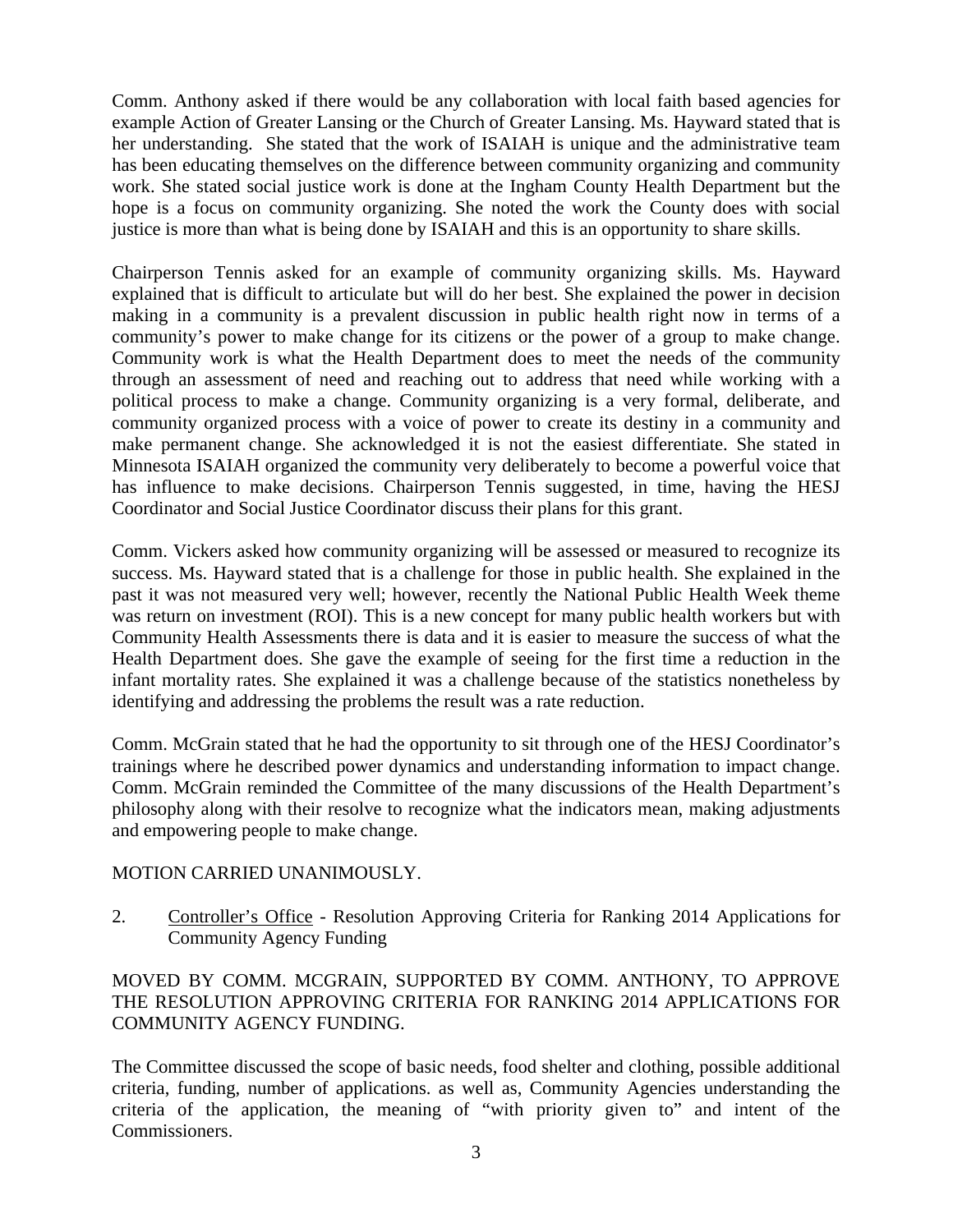The Committee asked Mr. Cypher to communicate to the Community Agency applicants that the County's priority of "Meeting Basic Needs", such as food, clothing and shelter will receive the vast majority of funds; however, if funding is available secondary consideration will be given to agencies serving vulnerable populations.

#### MOTION CARRIED UNANIMOUSLY.

#### Announcements

Chairperson Tennis updated the Committee on clinical operations including FQHC compliance and the 2011 Medicaid match funds.

Comm. Nolan asked that old business be added to the agendas including: Ingham County Clinic Operations and the consolidated Health Clinic location issue.

Comm. Nolan, Comm. McGrain and Comm. Vickers each asked that when there is an event or grand opening the Commissioners are informed and given the opportunity to speak. Comm. Nolan asked when the next CMH clinic would be opening. Ms. Hayward will forward the date and information to Comm. Nolan.

Comm. Vickers announced he took the opportunity to drive Cornell Road then stated something needs to be done.

Comm. Hope announced the Tri-County on Aging is holding the annual Older Michiganians Day Rally on the lawn of the State Capitol June 4 from 10:30 a.m. to 2:30 pm. All are welcome to attend.

#### Public Comment

Chuck Gray thanked Comm. Vickers for driving Cornell Road.

Chuck Gray, UAW, stated he would like to have more communication with the Health Department regarding employees because there have been many rumors. He invited the Commissioners to schedule a walk-through with him.

The meeting adjourned at approximately 7:31 p.m.

Respectfully submitted,

Julie Buckmaster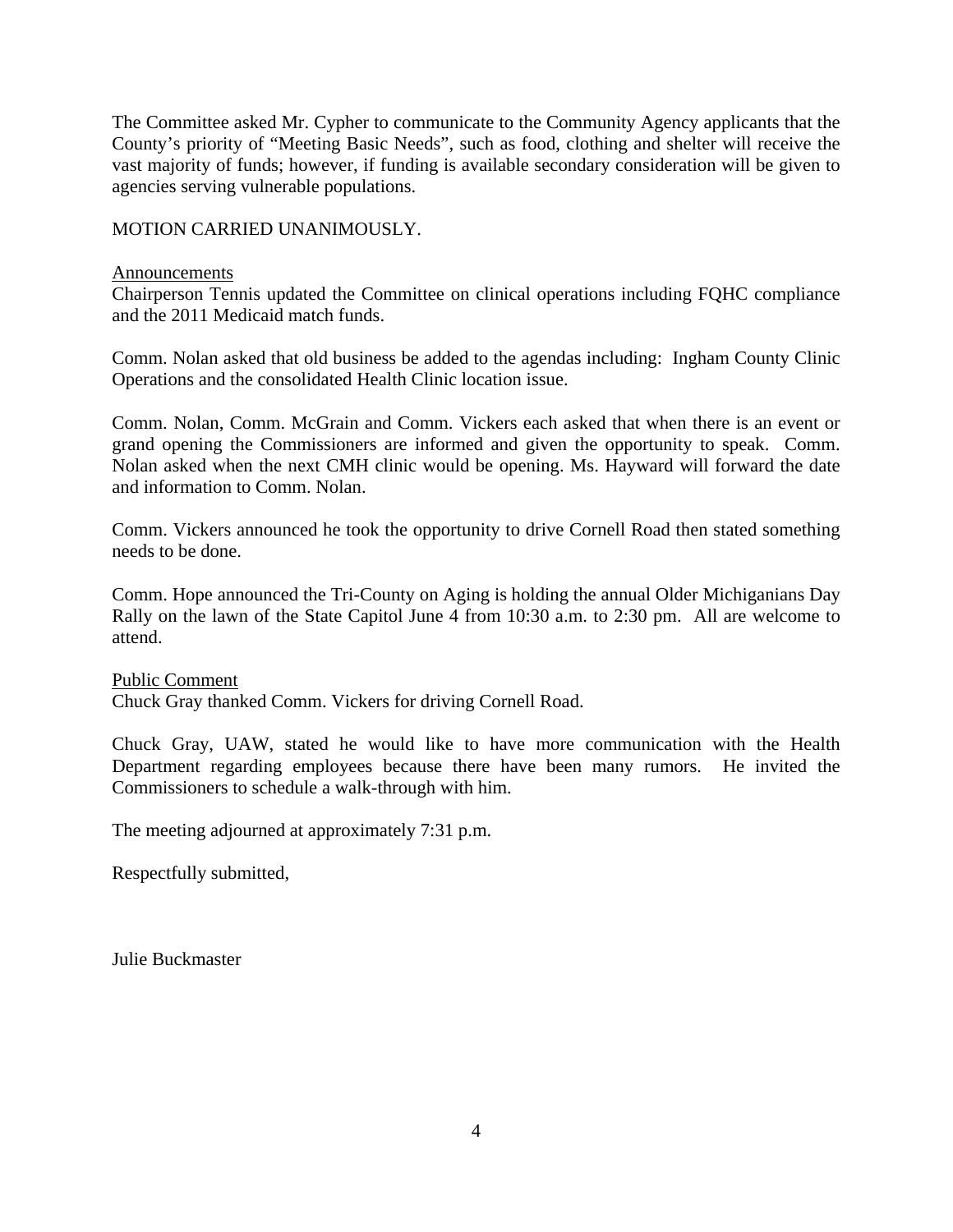# **JUNE 3, 2013 HUMAN SERVICES AGENDA STAFF REVIEW SUMMARY**

## **ACTION ITEMS:**

#### **The Assistant Deputy Controller is recommending approval of the following resolutions:**

- 2. Health Department
	- a. Resolution to Authorize an Agreement with the Michigan Public Health Institute (MPHI) to Implement the Michigan Pathways to Better Health Grant

This resolution does the following:

- authorizes a contract with MPHI to implement the Michigan Pathways to Better Health Grant in the amount of \$1,344,869 for the grant period of July 1, 2013 through June 30, 2014.
- creates the following positions in the Health Department: Lead Social Worker to serve as a Clinical Supervisor and Master-Trainer (ICEA/PRO8) 1.0 FTE

Community Health Worker (UAW D) – 6.0 FTE

- Public Health Nurse IV to serve as a Clinical Supervisor and Master-Trainer 1.0 FTE (ICEA/PHN4)
- authorizes subcontracts with the following seven agencies to hire/continue to employ 1-2 CHWs:

| up-to \$55,000  | One CHW        |
|-----------------|----------------|
| up-to \$55,000  | One CHW        |
| up-to \$55,000  | One CHW        |
| up-to \$55,000  | One CHW        |
| up-to \$55,000  | One CHW        |
| up-to \$100,000 | <b>Two CHW</b> |
| up-to \$100,000 | <b>Two CHW</b> |
|                 |                |

- The Health Department's Power of We will be allocated \$10,000 to serve as the Convener to support the MPBH through maintenance of a functioning network of all community partner agencies and Facilitates agreements related data sharing and other functions.
- The Health Department will contract with the Ingham Health Plan Corporation in the amount of up to \$175,000 for referral services, outreach, project management and data analysis.
- Grant funds will be used to continue supporting two existing Family Outreach Advocates within the Health Department assigned to work on this project as Community Outreach Workers.

The goals of the program are: 1) to improve outcomes and quality indicators in management of chronic diseases and conditions (obesity, diabetes, asthma, cardiovascular disease, cancer, arthritis, etc.) for clients assisted by the CHWs. 2) Decrease unnecessary hospitalizations and ER visits for the identified at-risk persons who are Medicaid or Medicare beneficiaries; 3) Improve the utilization of CHWs by healthcare providers and healthcare teams to sustain this cost-effective approach to healthcare quality improvement.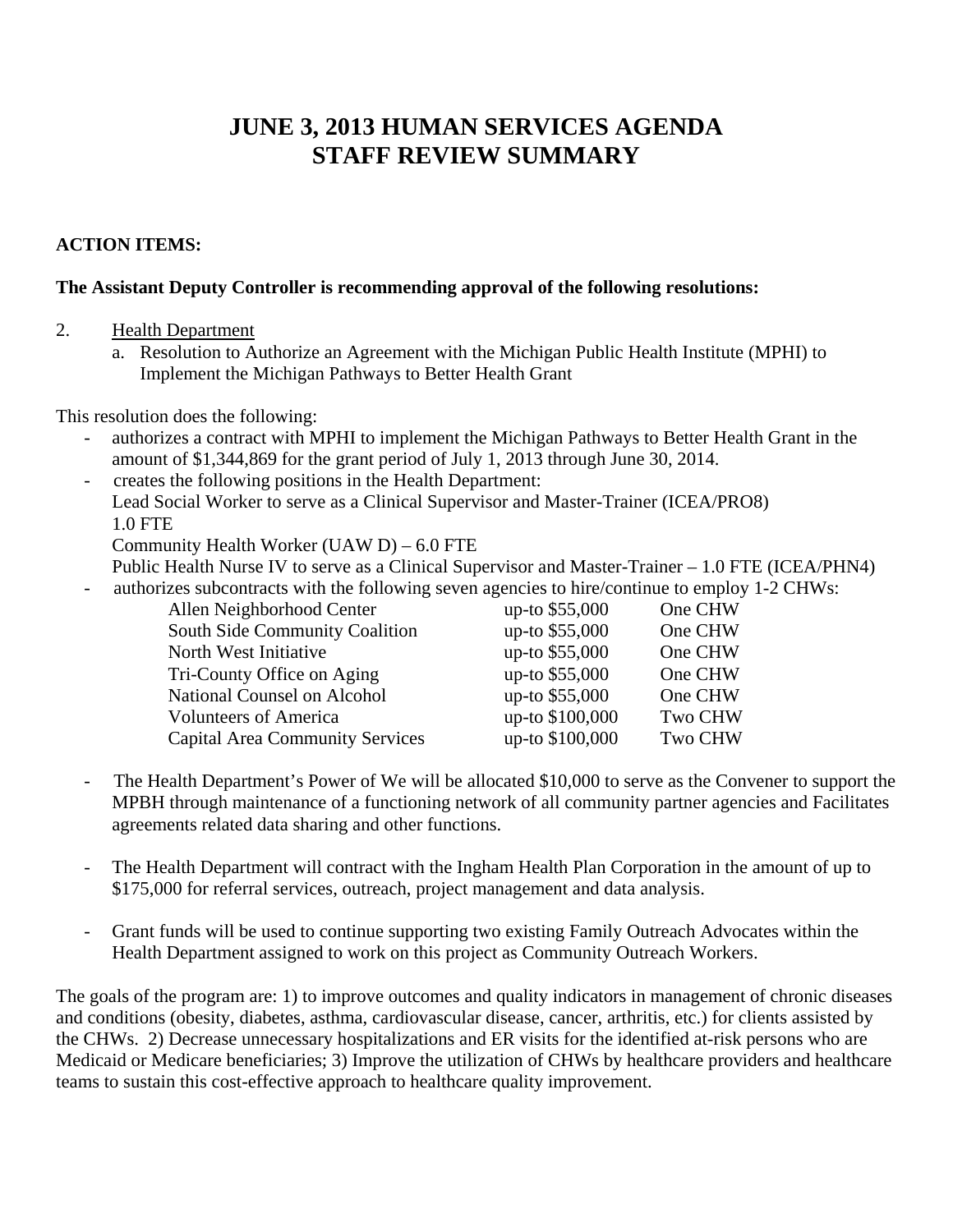b. Resolution to Authorize an Agreement with Michigan State University's College of Human Medicine to Provide a Part-Time Family Medicine Physician for the Provision of Primary Medical Care Services

This resolution authorizes an agreement with Michigan State University's College of Human Medicine for the provision of primary physician care for eight hours a week within the Ingham Community Health Center's Birch Health Center. The term of the agreement shall be July 1, 2013 through June 30, 2014, with the option to automatically renew from year to year. Ingham County shall pay MSU CHM a rate of \$110/hour. The associated program income and other personnel savings will financially offset the contractual expenditure.

c . Resolution to Authorize an Agreement with t he Michigan Department of Environmental Quality for 2012-2013

This resolution authorizes an agreement with the Michigan Department Environmental Quality (MDEQ) under which the Ingham County Health Department will conduct environmental monitoring and inspections of MDEQ Non-Community programs. The \$25,218 provided by MDEQ will cover a portion of the cost for these activities through September 30, 2014.

## **OTHER ITEMS:**

- *1. Presentation: DHS Director Su'Alyn Holbrook*
- *2d. Health Department Discussion: Clinical Site Planning*
- *3 . Board of Commissioners Resolution Supporting Ingham County Veterans*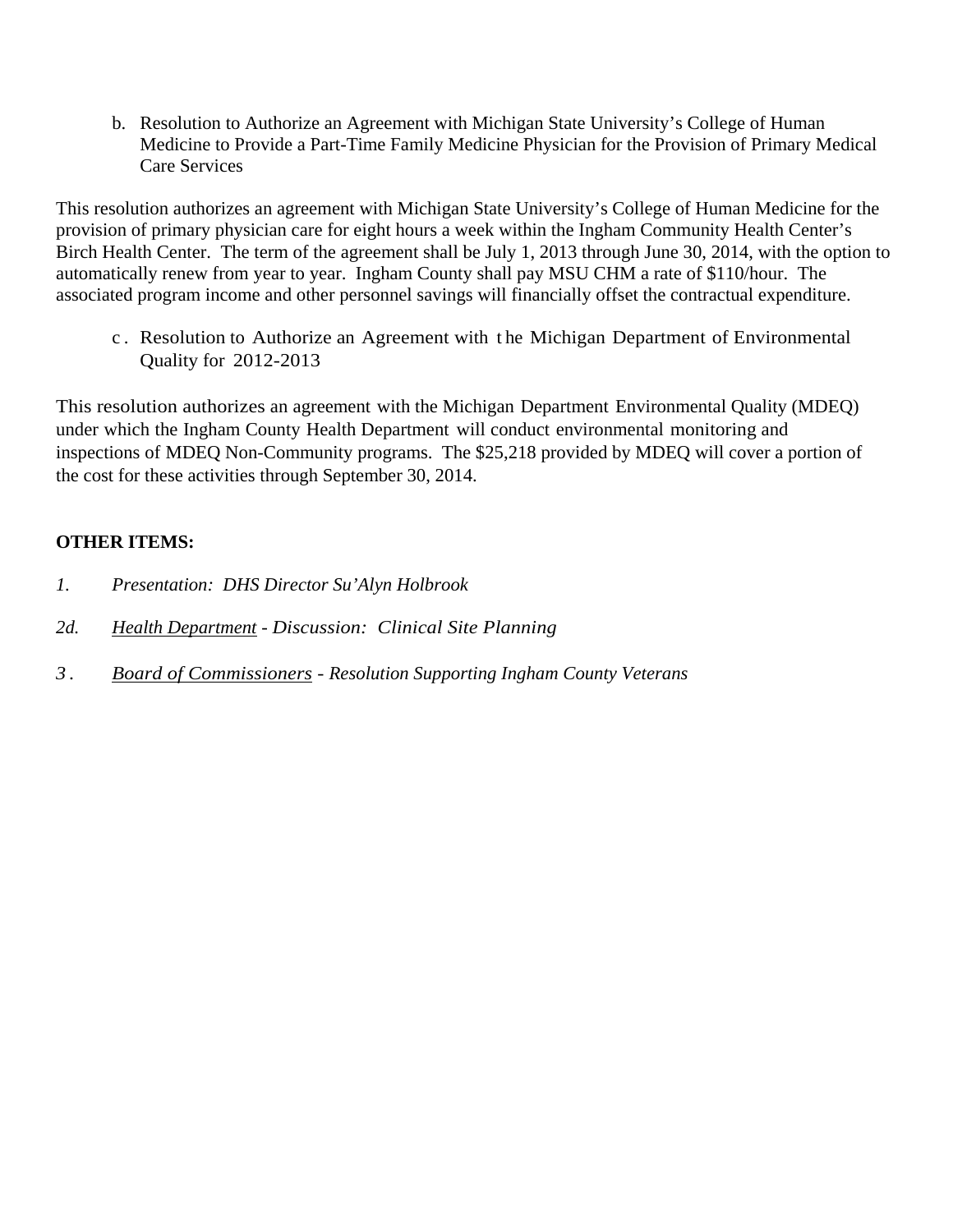# **MEMORANDUM**

<span id="page-7-0"></span>

| TO:   | <b>Human Services Committee</b><br><b>County Services Committee</b><br><b>Finance Committee</b>                                               |
|-------|-----------------------------------------------------------------------------------------------------------------------------------------------|
| FROM: | Renée B. Canady, Ph.D., Health Officer                                                                                                        |
| DATE: | May 21, 2013                                                                                                                                  |
| RE:   | Recommendation to Authorize an Agreement with the Michigan Public Health Institute (MPHI)<br>for the Michigan Pathways to Better Health Grant |

The Michigan Public Health Institute (MPHI), in collaboration with State and community agencies, received a grant from the federal Centers for Medicare and Medicaid Services (CMS) to implement an innovative program in three counties (Ingham, Muskegon, and Saginaw). The *Michigan Pathways to Better Health* (MPBH) project will create Community Hubs (referral and tracking centers) which will coordinate community resources to deploy trained Community Health Workers (CHWs). The CHWs will assist adult Medicaid or Medicare beneficiaries who have two or more chronic health conditions plus social and other challenges that impede meeting their health needs. The CHWs will use evidence-based Pathways (protocols) to identify and resolve deficiencies in the Social Determinants of Health (such as housing, food, and education). In other states this approach has been shown to improve the health outcomes and result in fewer hospital admissions and Emergency Room (ER) visits. The Michigan Department of Community Health (MDCH) will collaborate with MPHI on all aspects of the project.

In Resolution #12-399, an agreement was authorized between the Health Department and MPHI for the Ingham County Pathways to Better Health Initiative to begin in January 2013. The Health Department established the following temporary positions: three CHWs, two Clinical Supervisors and a Health Analyst. Additionally, subcontracts were authorized with seven community partners who each hired one CHW. The Health Department subcontracted with the Ingham Health Plan to act as the HUB for the project. To date, the program has received 406 referrals and is currently working with 313 individuals. MPHI has received notification from CMS that they will continue funding the MPBH program for FY 2014. MPHI has notified the Health Department of their wish to continue this project in Ingham County for 2014.

The goals of the program will remain the same: 1) to improve outcomes and quality indicators in management of chronic diseases and conditions (obesity, diabetes, asthma, cardiovascular disease, cancer, arthritis, etc.) for clients assisted by the CHWs. 2) Decrease unnecessary hospitalizations and ER visits for the identified at-risk persons who are Medicaid or Medicare beneficiaries; 3) Improve the utilization of CHWs by healthcare providers and healthcare teams to sustain this cost-effective approach to healthcare quality improvement.

Four main components of the Pathways model are: the Fiduciary, the Hub, the Care Coordination Agencies, and the Convener. Ingham County Health Department (ICHD) was selected to be the Fiduciary because of need, high healthcare utilization, and their capacity for coordinated action. The Power of We will continue to serve as the Convener; and Ingham Health Plan will continue as the HUB.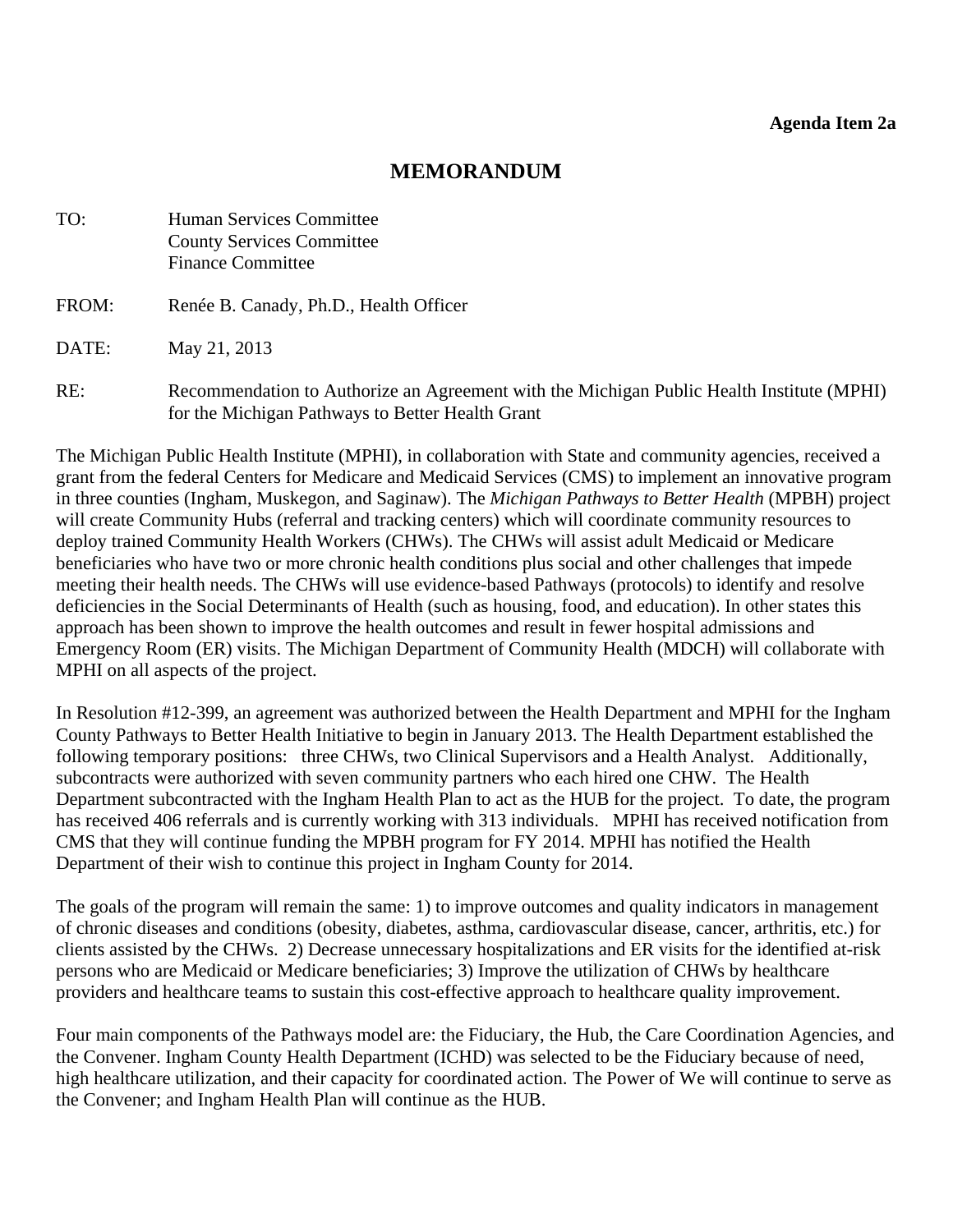In addition, as the fiduciary, the Health Department will subcontract with the following seven agencies to hire/continue to employ 1-2 CHWs:

| Allen Neighborhood Center                  | up-to \$55,000  | One CHW        |
|--------------------------------------------|-----------------|----------------|
| South Side Community Coalition             | up-to \$55,000  | One CHW        |
| North West Initiative                      | up-to \$55,000  | One CHW        |
| Tri-County Office on Aging                 | up-to \$55,000  | One CHW        |
| National Counsel on Alcohol                | up-to \$55,000  | One CHW        |
| <b>Volunteers of America</b>               | up-to \$100,000 | <b>Two CHW</b> |
| <b>Capital Area and Community Services</b> | up-to \$100,000 | <b>Two CHW</b> |

Grant funds awarded to the Health Department will be utilized to support the creation of the following positions:

 Lead Social Worker to serve as a Clinical Supervisor and Master-Trainer (ICEA/PRO8) 1.0 FTE

Community Outreach Worker (UAW D) – 6.0 FTE

Public Health Nurse IV to serve as a Clinical Supervisor and Master-Trainer – 1.0 FTE (ICEA/PHN4)

Grant funds will be used to continue supporting two existing Family Outreach Advocates within the Health Department assigned to work on this project as Community Outreach Workers.

Funds in the amount up to \$18,500 will be used for supplies and equipment.

The Health Department's Power of We will be allocated \$10,000 to serve as the Convener to support the MPBH through maintenance of a functioning network of all community partner agencies and Facilitates agreements related data sharing and other functions.

The Health Department will contract with the Ingham Health Plan Corporation in the amount of up to \$175,000 for referral services, outreach, project management and data analysis.

The attached resolution authorizes a contract with MPHI and the Ingham County Health Department in the amount of \$1,344,869 for the proposed grant period of July 1, 2013 through June 30, 2014.

This project is a wonderful opportunity for our community. I recommend that the Board of Commissioners adopt the attached resolution and authorize the agreement for the Michigan Pathways grant.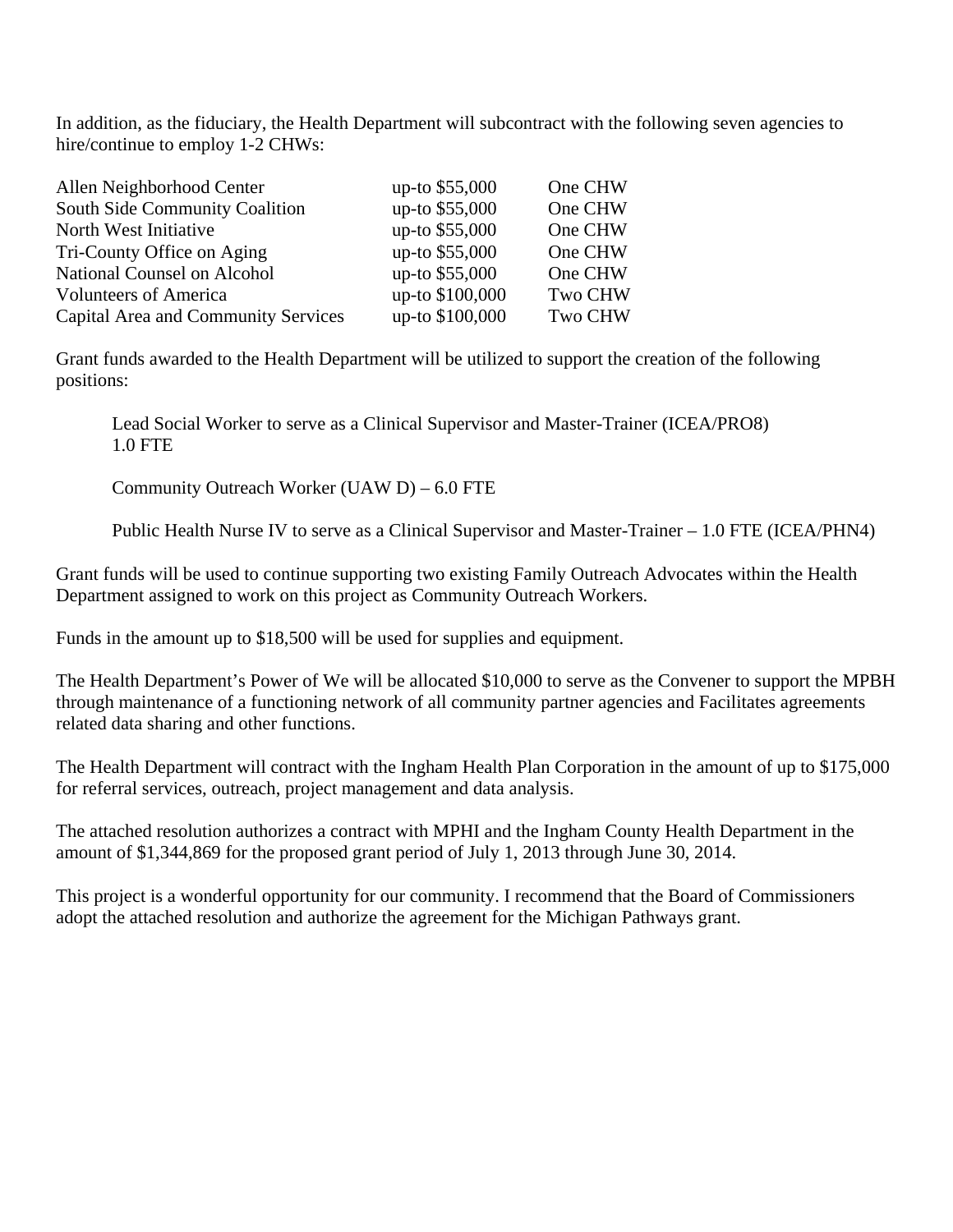#### **INGHAM COUNTY JOB DESCRIPTION**

#### **Community Health Worker**

#### **General Summary:**

The Community Health Worker (CHW) is the foundation of the MI Pathways to Better Health Program (MPBH). This culturally and geographically connected individual serves as a link between underserved communities and existing community resources. Through home visiting, this individual assists clients in overcoming barriers to health, social services, education and employment.

#### **Essential Functions:**

- 1. Successfully completes Community Health Assessment Program (CHAP) curriculum.
- 2. Uses the Pathways protocols for care coordination activities at all times.
- 3. Interviews clients with problems such as personal and family adjustments, health, finances, employment, food, clothing, housing, utilities, and physical and mental impairments; completes appropriate checklist; and brings information gathered back to CHAP clinical professionals to determine nature and degree of problem.
- 4. Enters information from home visits into database.
- 5. Secures information such as medical, psychological and social factors contributing to client's situation and forwards information to clinical professionals for evaluation.
- 6. Accesses and records client's and community's resource information.
- 7. Advocates for client and acts as a liaison between client and other service providers.
- 8. Counsels client individually, in family or other small groups regarding plans for meeting needs and aids client to mobilize inner capacities and environmental resources to improve social functioning.
- 9. Helps client and family through individual or group conferences to understand, accept and follow medical recommendations.
- 10. Reviews care plan developed by clinical professionals and performs appropriate follow-up activities as directed.
- 11. Secures supplementary information such as employment or medical records or school reports as directed.
- 12. Determines client's eligibility for services such as financial assistance, insurances and other programs in place to assist individuals and refers clients to community resources and other agencies to meet identified needs.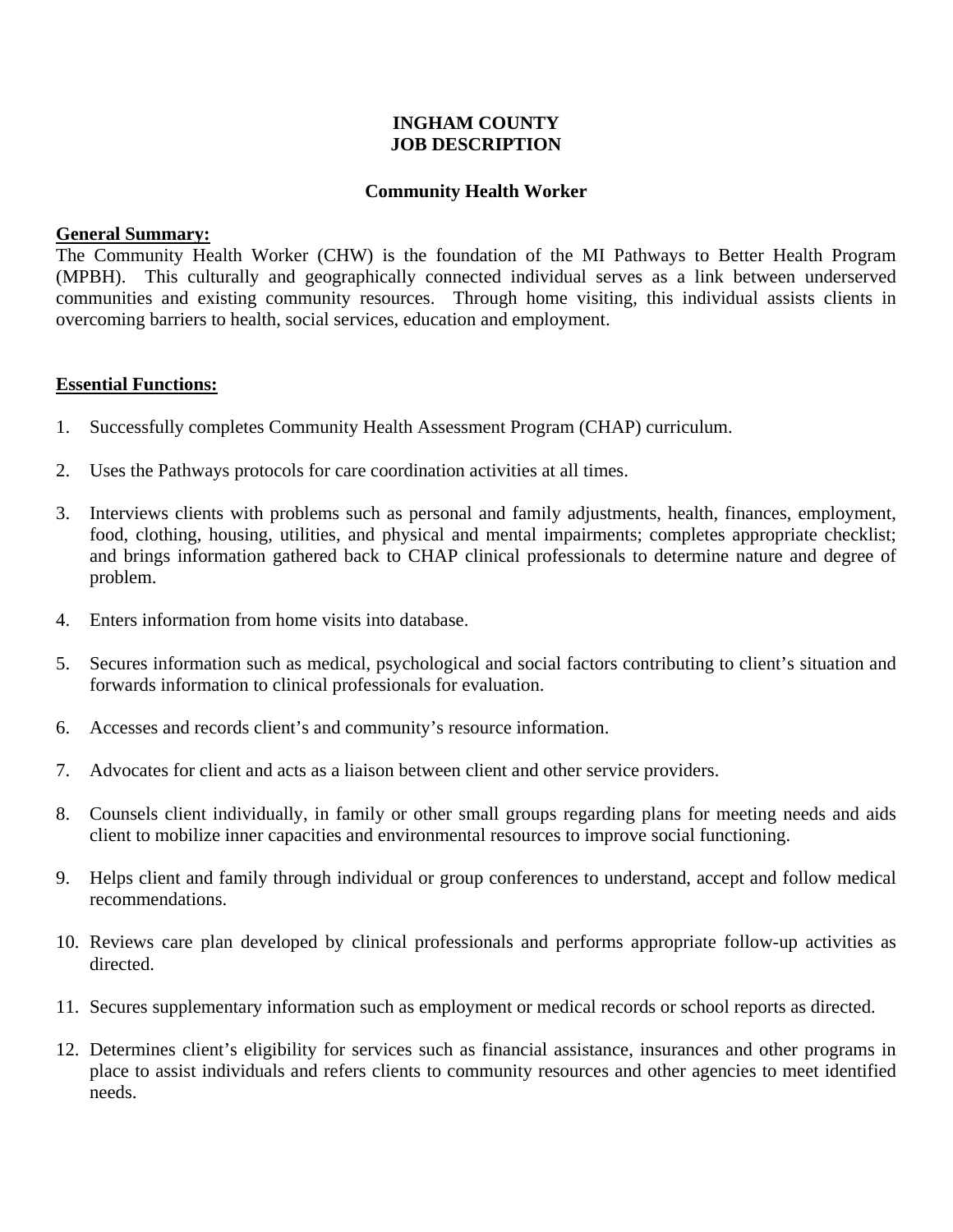## **Other Functions:**

- Performs other duties as assigned.
- Must adhere to departmental standards in regard to HIPAA and other privacy issues.
- During a public health emergency, the employee may be required to perform duties similar to but not limited to those in his/her job description.

*(An employee in this position may be called upon to do any or all of the above tasks. These examples do not include all of the tasks which the employee may be expected to perform.)* 

#### **Employment Qualifications:**

**Education:** A minimum of a High School diploma or equivalent is required.

**Experience:** Experience with social services or public health system is preferred.

## **Other Requirements:** None

*(The qualifications listed above are intended to represent the minimum skills and experience levels associated with performing the duties and responsibilities contained in this job description. The qualifications should not be viewed as expressing absolute employment or promotional standards, but as general guidelines that should be considered along with other job-related selection or promotional criteria)* 

#### **Physical Requirements:**

- Ability to sit, stand, walk and access client's homes in various environments, bending over and lifting/holding/carrying objects found in an office environment.
- Ability to communicate and respond to co-worker and customer inquiries both in person and over the phone.
- Ability to operate a PC/laptop and to enter  $\&$  retrieve information from a computer.
- Ability to handle varying and often high levels of stress.
- Ability to travel throughout the County. Must be able to drive.

*(This job requires the ability to perform the essential functions contained in this description. These include, but are not limited to, the requirements listed above. Reasonable accommodations will be made for otherwise qualified applicants unable to fulfill one or more of these requirements.)*

#### **Working Conditions:**

 The work environment varies. When in the office, safe work practices in regard to office equipment, avoiding trips/falls and fire regulations are required. When traveling to or spending time at client homes, exposure to unusual, unpleasant or hazardous environments increase. Exposure to unpleasant odors, loud noises, extreme temperatures and unclean living conditions is likely.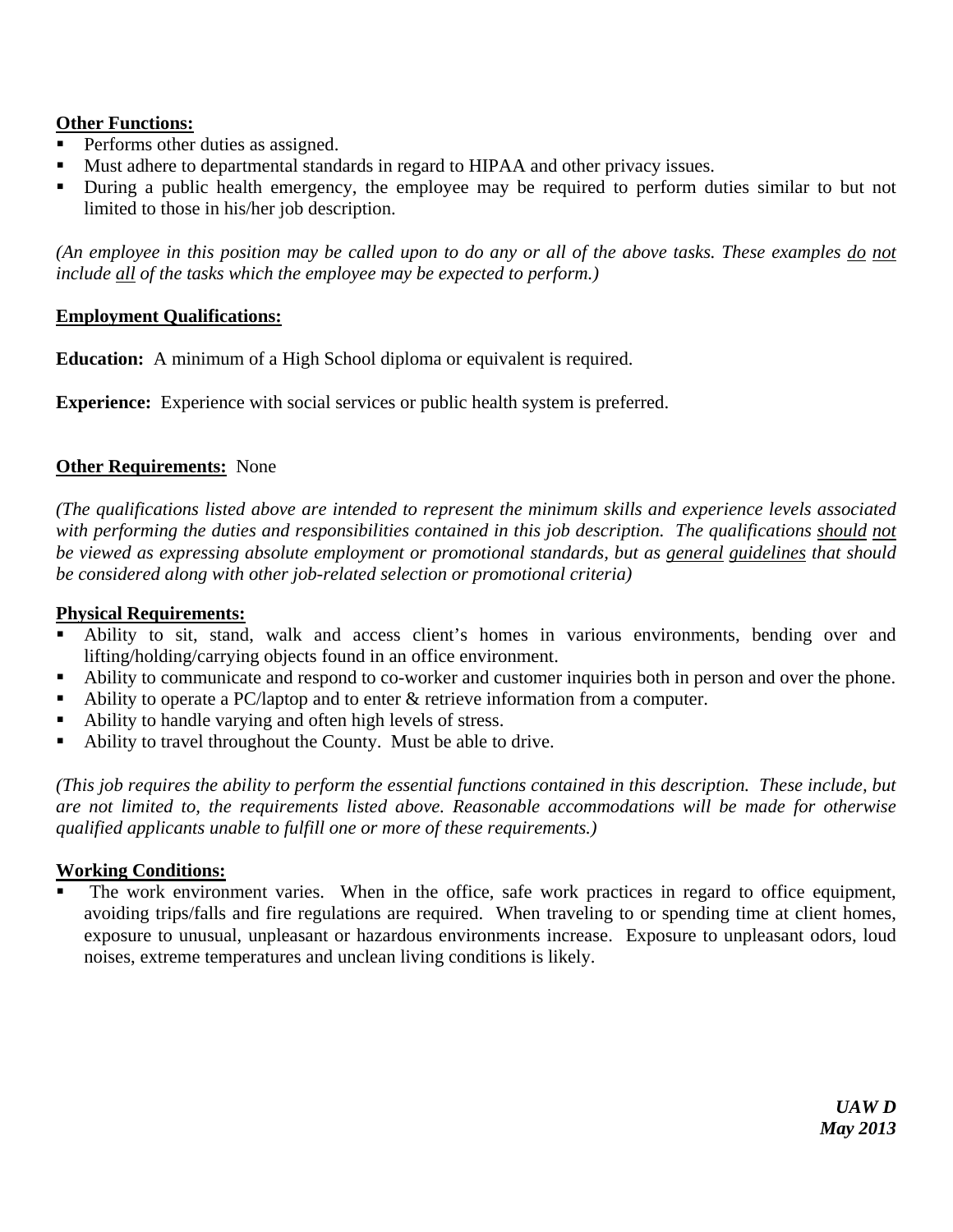#### **Agenda Item 2a**

| TO:   | Renee Canady, Health Officer<br>Debbie Edokpolo, Assistant Deputy Health Officer          |
|-------|-------------------------------------------------------------------------------------------|
| FROM: | Beth Bliesener, Human Resources Analyst<br>Michelle Rutkowski, Human Resources Specialist |
| DATE: | 5/15/13                                                                                   |
| RE:   | Participation and analysis for New Classification: Community Health Worker                |

Per your request, Human Resources has created a new classification titled Community Health Worker. This is currently a temporary position. The Health Department would like to make it a permanent position as they are expecting the funding for this position to be extended for two more years.

After analysis, the classification has a community of interest with the UAW and is appropriately compensated at a UAW D salary range (\$30-681-\$36,525). The UAW has been notified. They support the classification and salary placement.

Please use this memo as acknowledgement of Human Resources' participation and analysis of your proposed classification. You are now ready to complete the final step in the process: contact Budgeting, write a memo of explanation and prepare a resolution for Board approval.

If I can be of further assistance, please email or call me (887-4375).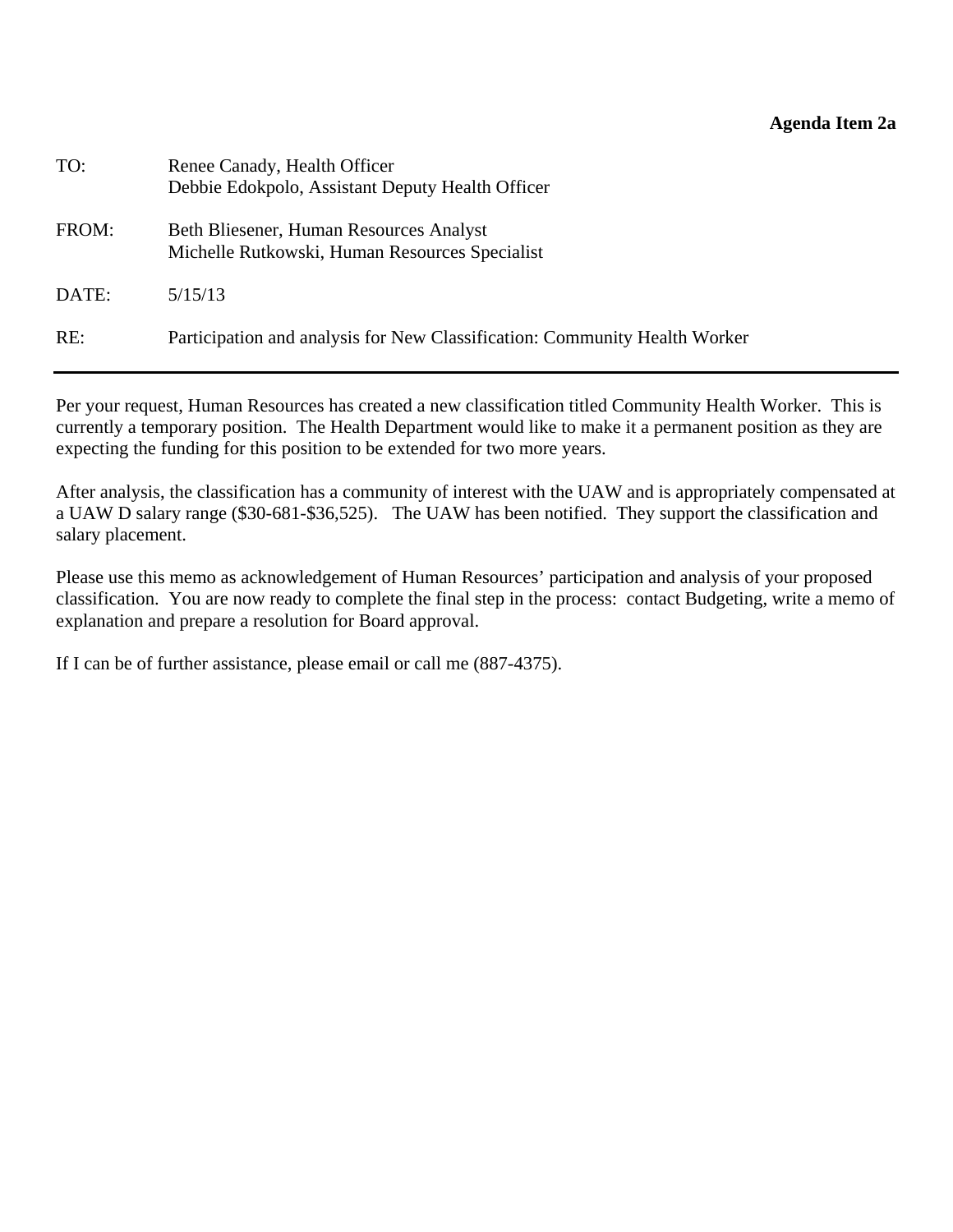| <b>Ingham County Health Department</b>            |                |                |                |
|---------------------------------------------------|----------------|----------------|----------------|
|                                                   |                |                |                |
| <b>Personnel</b>                                  | <b>Salary</b>  | Fringe         | <b>Totals</b>  |
| 1.0 FTE Lead Social Worker (ICEA/PR08)            | 65,271         | 27,400         | 92,671         |
| 1.0 FT PHN (PHN 3)                                | 68,343         | 31,338         | 99,681         |
| .05 FTE Project Director - in kind                | $\overline{0}$ | $\overline{0}$ | $\overline{0}$ |
| 2.0 FTE Lead CHW                                  | 70,306         | 21,000         | 91,306         |
| 6.0 FTE Community Health Worker (UAW D)           | 184,086        | 135,078        | 319,164        |
| <b>Total Personnel</b>                            |                |                | 602,822        |
| <b>Contracts</b>                                  |                |                |                |
| Allen Neighborhood Center                         | 45,000         |                |                |
| North West Initiative                             | 45,000         |                |                |
| Capital Area Community Services (2 CHWs + Fringe) | 100,000        |                |                |
| South Side Community Coalition                    | 50,000         |                |                |
| <b>National Counsel on Alcoholism</b>             | 50,000         |                |                |
| Tri-County Office on Aging                        | 55,000         |                |                |
| <b>Volunteers of America</b>                      | 100,000        |                |                |
| Ingham Health Plan                                | 175,000        |                |                |
| Power of We Consortium                            | 10,000         |                |                |
| <b>Total Contracts</b>                            |                |                | 630,000        |
| Other                                             |                |                |                |
| Printing including business cards                 | 1,020          |                |                |
| Postage                                           | 1,200          |                |                |
| Promotional Materials (Brochures and Flyers)      | 2,400          |                |                |
| Bus tokens and Cab vouchers                       | 2,035          |                |                |
| Training/Professional Development                 | 2,257          |                |                |
| Mileage                                           | 23,681         |                |                |
| Staff Training (for CHWs)                         | 1,500          |                |                |
| Supplies                                          | 14,500         |                |                |
| <b>Liability Insurance</b>                        | 5,000          |                |                |
| Equipment 6 computers                             | 4,200          |                |                |
| Indirect - salary and fringe                      | 54,254         |                |                |
| <b>Total Other Costs</b>                          |                |                | 112,047        |
| <b>OVERALL TOTAL</b>                              | 1,344,869      |                | 1,344,869      |
|                                                   |                |                |                |
|                                                   |                |                |                |
|                                                   |                |                |                |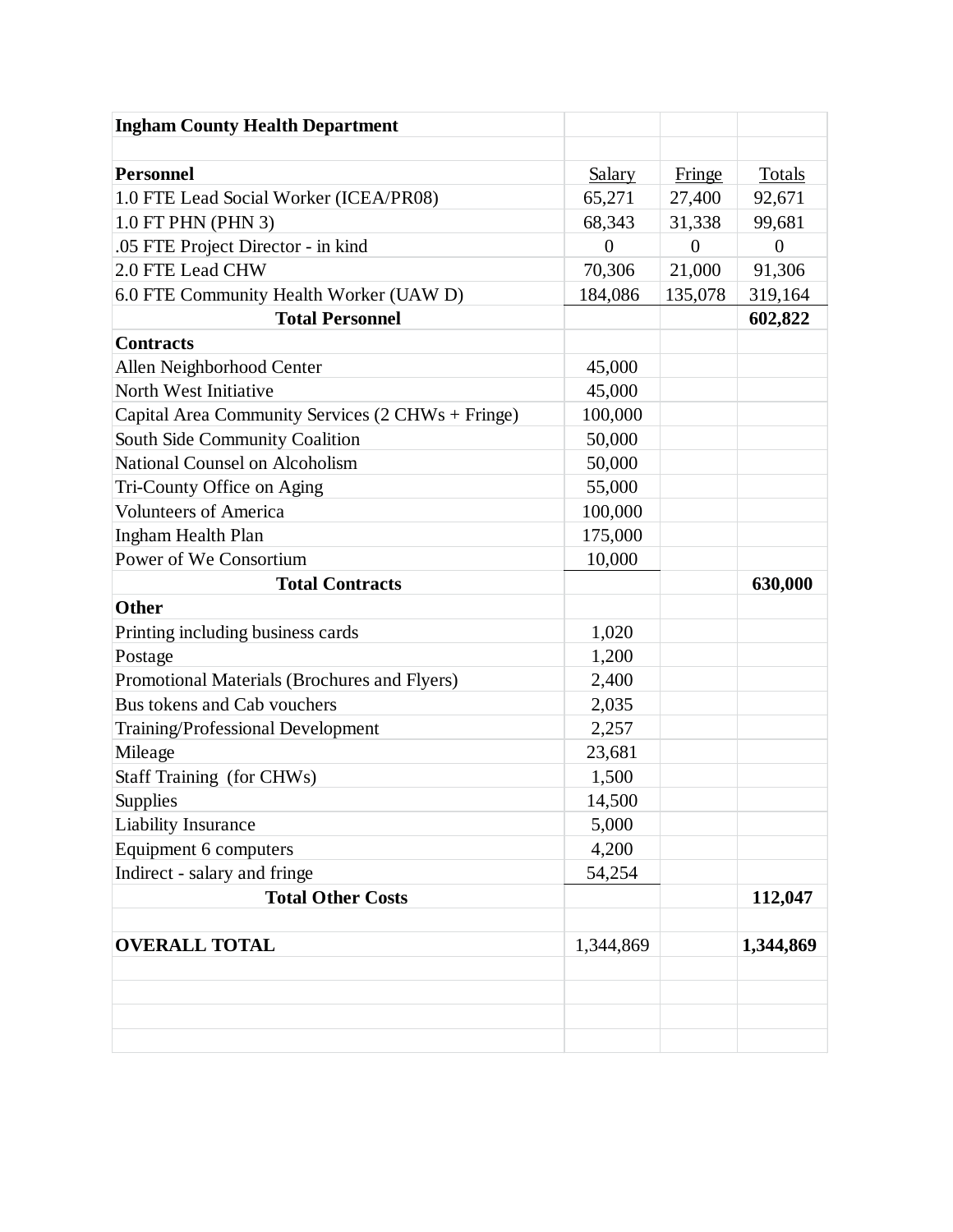Introduced by the Human Services, County Services and Finance Committees of the:

#### INGHAM COUNTY BOARD OF COMMISSIONERS

#### **RESOLUTION TO AUTHORIZE AN AGREEMENT WITH THE MICHIGAN PUBLIC HEALTH INSTITUTE (MPHI) TO IMPLEMENT THE MICHIGAN PATHWAYS TO BETTER HEALTH GRANT**

WHEREAS, in 2004 the U.S. spends more on health care than any other country in the world as a percentage of gross domestic product (15.2% in 2004) and Michigan spent 13.5% of its gross state product (GSP) on personal health care in the same year; and

WHEREAS, current rate of growth in health care spending is unsustainable and ultimately damaging to our economy and the health system; and

WHEREAS, social determinants have an undeniable effect on health and well being; and

WHEREAS, Ingham County was one of three sites selected to participant in the Michigan Pathways to Better Health project; and

WHEREAS, in Resolution #12-399, the Board of Commissioners accepted a grant in the amount of \$590,679 and authorized an agreement with the Michigan Public Health Institute (MPHI) for the period of October 1, 2012 through June 30, 2013; and

WHEREAS, the Health Department has been awarded funding by the Michigan Department of Community Health (MDCH) through the Michigan Public Health Institute (MPHI) to continue the Michigan Pathways to Better Health project in Ingham County and the surrounding area; and

WHEREAS, the goals of the program will remain the same: 1) to improve outcomes and quality indicators in management of chronic diseases and conditions (obesity, diabetes, asthma, cardiovascular disease, cancer, arthritis, etc.) for clients assisted by the CHWs. 2) Decrease unnecessary hospitalizations and ER visits for the identified at-risk persons who are Medicaid or Medicare beneficiaries; 3) Improve the utilization of CHWs by healthcare providers and healthcare teams to sustain this cost-effective approach to healthcare quality improvement; and

WHEREAS, the Health Department continues the role as Lead Agency/Fiduciary for this funding will collaborate and contract with MPHI; and

WHEREAS, in addition, will act as the fiduciary and subcontract with the following agencies in the amount of up to \$55,000 each to hire one CHW:

> Allen Neighborhood Center South Side Community Coalition North West Initiative Tri-County Office on Aging National Counsel on Alcohol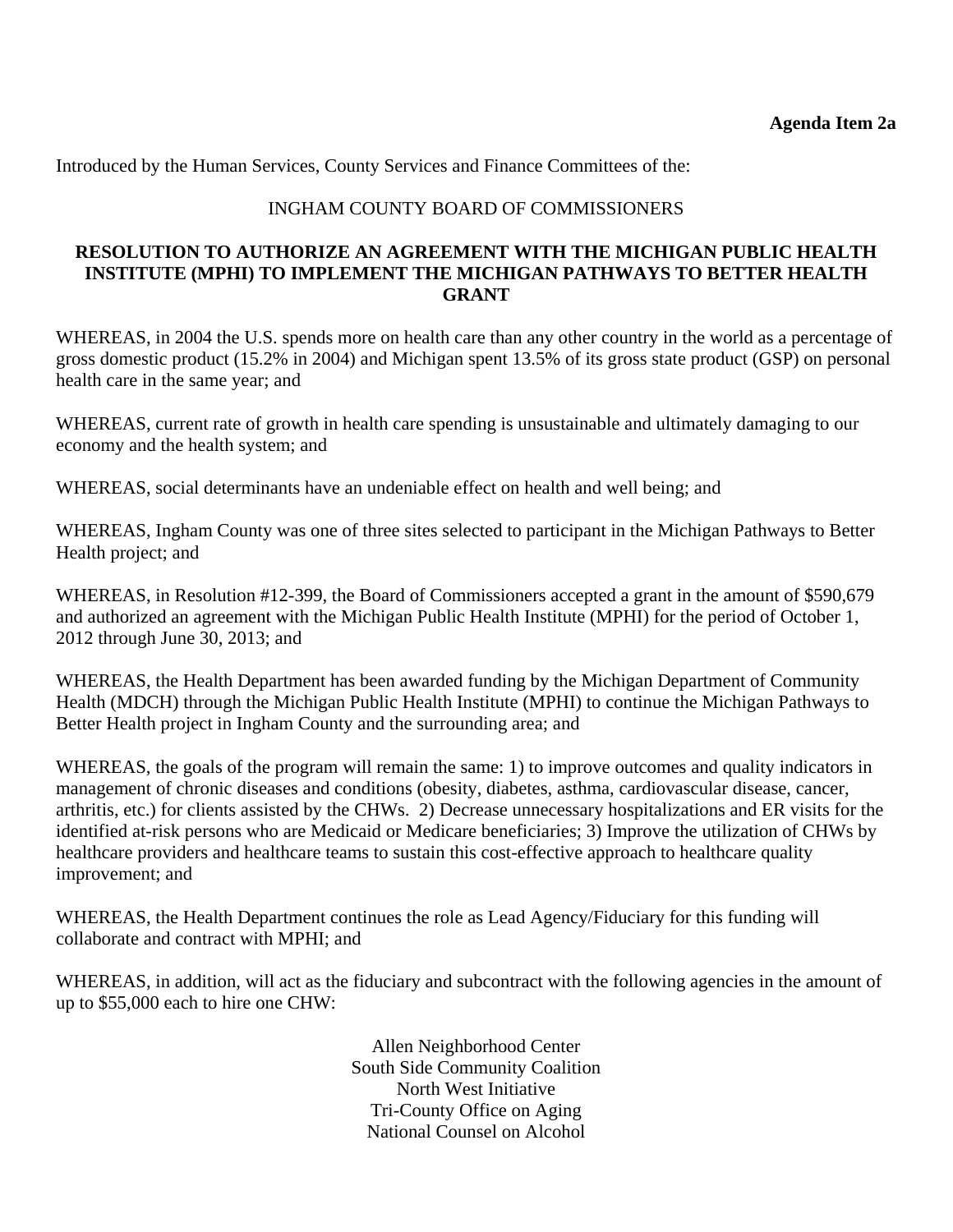WHEREAS, the Health Department's continue the role as Lead Agency/Fiduciary for this funding The Health Department will collaborate and contract with MPHI. In addition, will act as the fiduciary and subcontract with the following agencies in the amount of up to \$100,000 to hire two CHWs:

> Volunteers of America Capital Area and Community Services

WHEREAS, the following positions are established in the Health Department for the duration of the grant:

Lead Social Worker (ICEA/PRO8) – 1.0 FTE Community Health Worker (UAW D) – 6.0 FTE Public Health Nurse 4 (ICEA PHN 4) – 1.0 FTE

WHEREAS, an agreement is authorized with the Ingham Health Plan Corporation in the amount of up to \$175,000 to be the HUB for this project; and

WHEREAS, the Health Officer recommends that the Ingham County Board of Commissioners accept the grant award in the amount of up to \$1,344,869 from the Michigan Public Health Institute (MPHI) for the period of July 1, 2013 through June 30, 2014.

THEREFORE BE IT RESOLVED, that the Ingham County Board of Commissioners authorizes an agreement with the Michigan Public Health Institute (MPHI) to implement Ingham County Pathways in the amount of \$1,344,869 for the period of July 1, 2013 through June 30, 2014.

BE IT FURTHER RESOLVED, that the Board of Commissioners authorizes the Health Department to act as the Fiduciary and Care Coordination Agency for the Michigan Pathways to Better Health Grant in Ingham County.

BE IT FURTHER RESOLVED, that the Board of Commissioners authorizes the Health Department to subcontracts in the amount up-to \$55,000 to hire one CHW with the following agencies: Allen Neighborhood Center, South Side Community Coalition, North West Initiative, Tri-County Office on Aging, National Counsel on Alcohol; and up-to \$100,000 to hire two CHWs to; Capital Area and Community Services and Volunteers of America for the period of July 1, 2013 through June 30, 2014.

BE IT FURTHER RESOLVED, that the Health Department's Power of We will be allocated \$10,000 to serve as the Convener to support the MPBH through maintenance of a functioning network of all community partner agencies and Facilitates agreements related data sharing and other functions for the period of July 1, 2013 through June 30, 2014.

BE IT FURTHER RESOLVED, that the Board of Commissioners authorizes the Health Department to contract with the Ingham Health Plan Corporation in the amount of \$175,000 to act as the HUB on this project to provide referral and data analysis for the period of July 1, 2013 through June 30, 2014.

BE IT FURTHER RESOLVED, the following positions are established in the Health Department for the duration of the grant: Lead Social Worker (ICEA/PRO8) – 1.0 FTE, Community Health Worker (UAW D) – 6.0 FTE, and Public Health Nurse 4 (ICEA PHN 4) – 1.0 FTE.

BE IT FURTHER RESOLVED, grant funds will be used to continue supporting two existing Family Outreach Advocates within the Health Department assigned to work on this project as Community Outreach Workers.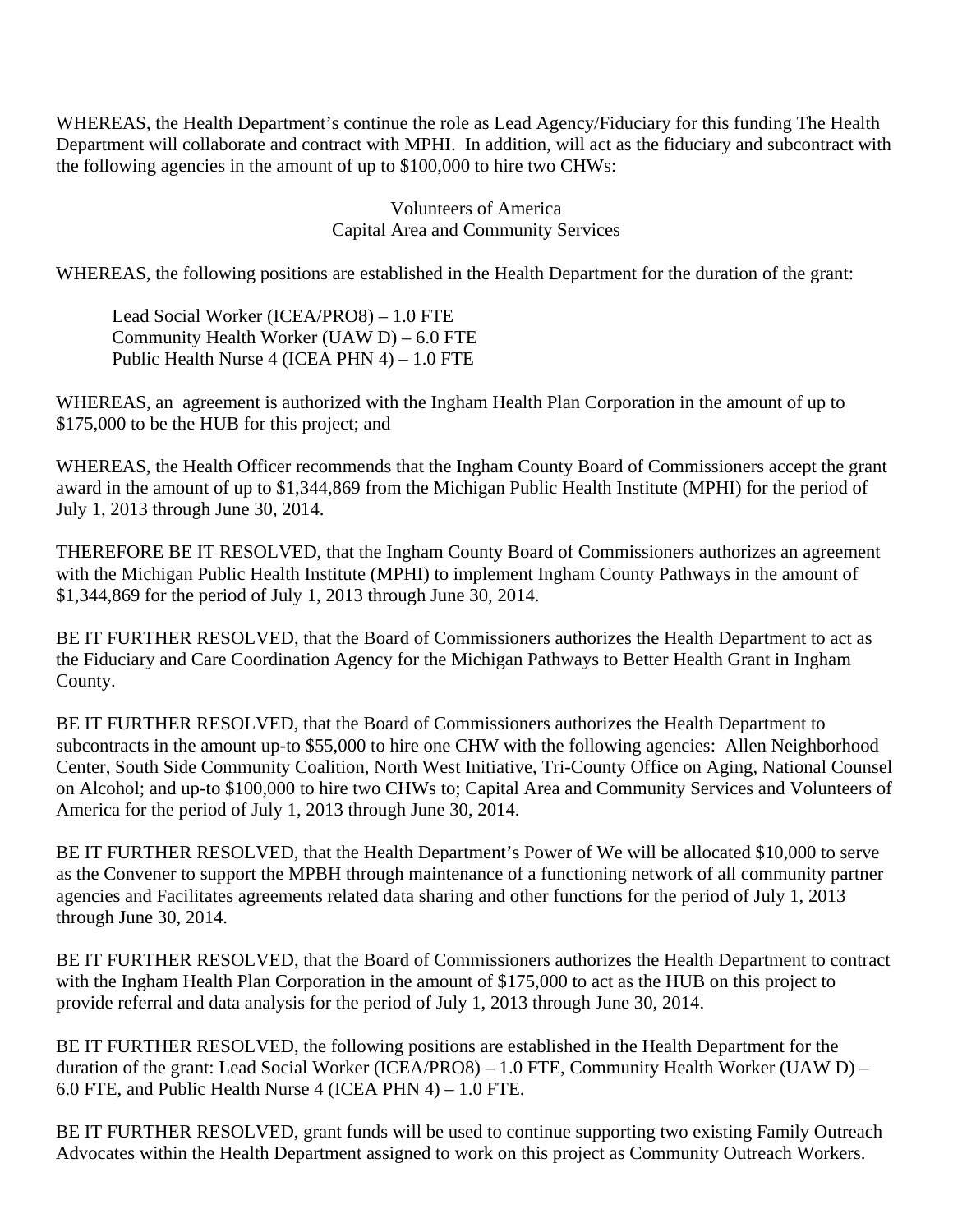BE IT FURTHER RESOLVED, that the County Controller/Administrator is authorized to make any necessary adjustments to the Health Department's budget consistent with this resolution.

BE IT FURTHER RESOLVED, that the Board Chairperson is authorized to sign the agreement and the subcontracts after review by the County Attorney.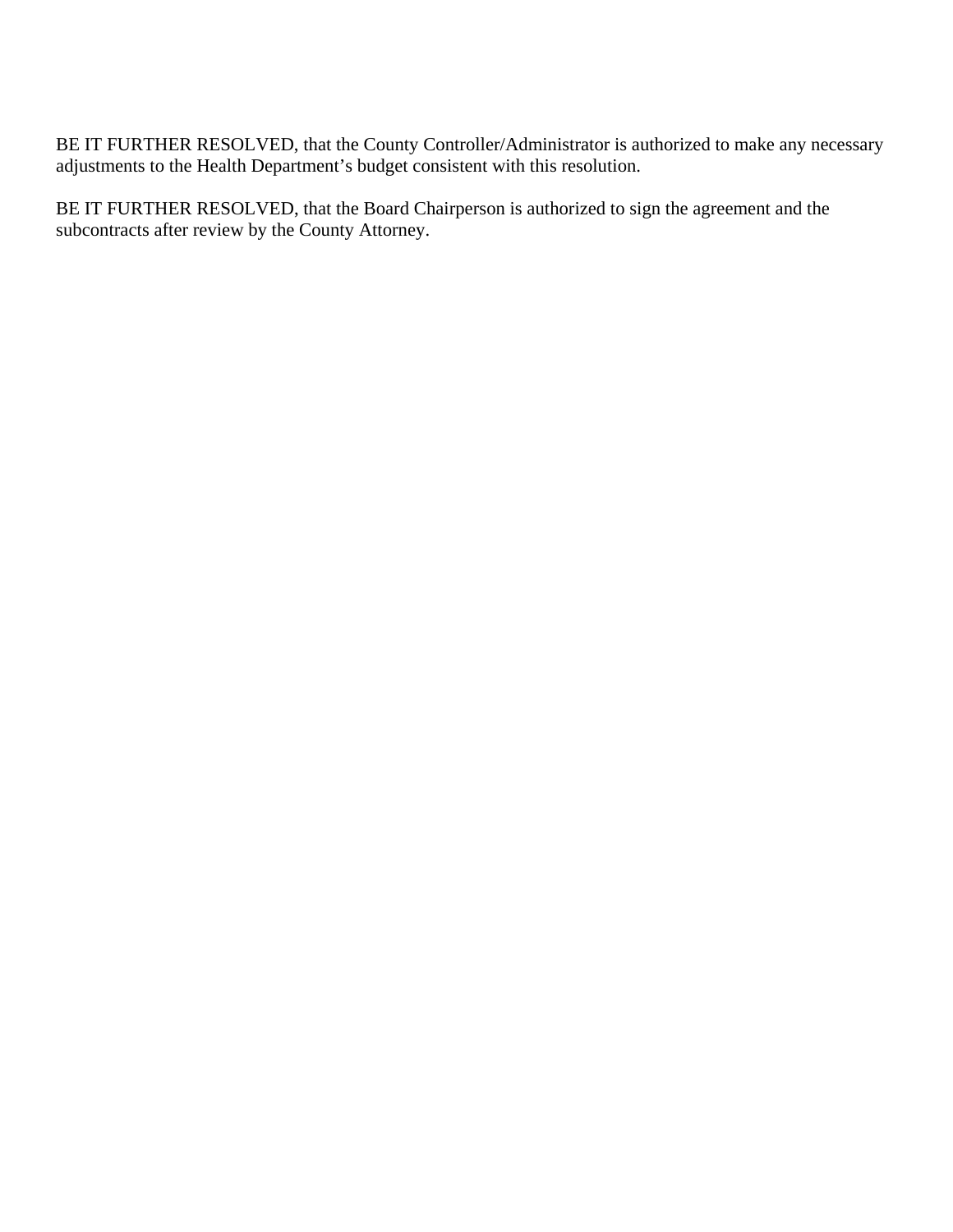#### MEMORANDUM

<span id="page-16-0"></span>

| To:      | Human Services Committee<br><b>Finance Committee</b>                                                                                           |
|----------|------------------------------------------------------------------------------------------------------------------------------------------------|
| From:    | Renée B. Canady, PhD, MPA, Health Officer                                                                                                      |
| Date:    | May 16, 2013                                                                                                                                   |
| Subject: | Resolution to Authorize an Agreement for a Part-time (.20 FTE) Family Medicine Physician for<br>the Provision of Primary Medical Care Services |

This is a recommendation to authorize an agreement with Michigan State University's College of Human Medicine (MSU CHM) to provide primary medical care physician services within the Health Department's Community Health Centers' (CHC) co-location project. CHC's co-location project, Birch Health Center, is located within CEI-Community Mental Health and ensures access to primary care for people with mental illnesses.

In order to ensure high quality and comprehensive health care services for people with mental illnesses the clinical expertise of a board certified family medicine physician with experience providing care to those with mental illnesses is required. Dr. Julie Phillips, through MSU CHM's Department of Family Medicine, has been a provider of clinical services since 2007 at Michigan State University's Family Health Center and was instrumental in piloting the co-location project in 2012.

Dr. Phillips is a board certified family medicine physician and is an assistant professor of Family Medicine at MSU CHM where she cares for patients and teaches medical students and residents. She studies medical education and the ways it shapes the physician workforce. Dr. Phillips' other research interests include interprofessional collaboration, intersections between mental health and primary care, and education for the care of underserved populations. She is a national leader in research relative to the consequences of medical student debt. Dr. Phillips also leads the Family Medicine clerkship in the Lansing community and mentors medical students and residents who are interested in family medicine and research. Dr. Phillips would provide direct patient care at the rate of \$110 an hour at the Birch Health Center six hours a week plus two hours a week of clinical leadership, inclusive of a resident and collaboration with a nurse practitioner.

The term of the agreement shall be July 1, 2013 through June 30, 2014, with the option to automatically renew from year to year. Ingham County shall pay MSU CHM a rate of \$110/hour. The associated program income and other personnel savings will financially offset the contractual expenditure.

I recommend that the Board of Commissioners authorize an agreement with Michigan State University's College of Human Medicine for the provision of primary physician care for eight hours a week within the Ingham Community Health Center's Birch Health Center.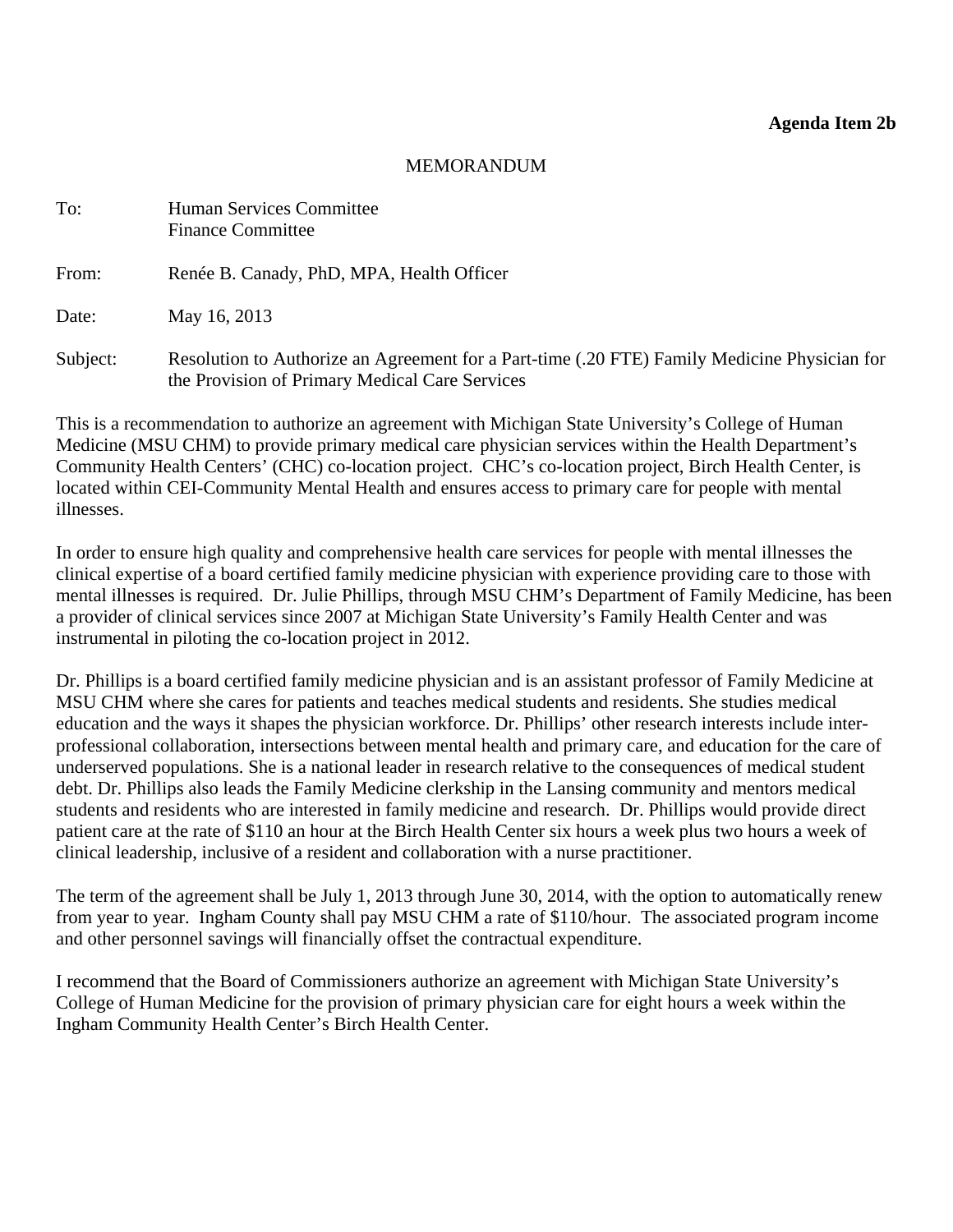Introduced by the Human Services and Finance Committees of the:

#### INGHAM COUNTY BOARD OF COMMISSIONERS

#### **RESOLUTION TO AUTHORIZE AN AGREEMENT WITH MICHIGAN STATE UNIVERSITY'S COLLEGE OF HUMAN MEDICINE TO PROVIDE A PART-TIME FAMILY MEDICINE PHYSICIAN FOR THE PROVISION OF PRIMARY MEDICAL CARE SERVICES**

WHEREAS, the Health Department's Community Health Centers and the Clinton-Eaton-Ingham Community Mental Health Authority have closely collaborated for more than two years to develop a co-located, integrated health center; and

WHEREAS, on April 1, 2013, the Birch Health Center was opened to provide both primary health care and behavioral health care to the area's most vulnerable residents; and

WHEREAS, in order to ensure high quality and comprehensive health care services for people with mental illnesses the clinical expertise of a board certified family medicine physician with experience providing care to those with mental illnesses is required; and

WHEREAS, Dr. Julie Phillips, through MSU CHM's Department of Family Medicine will provide direct patient care at the rate of \$110 an hour at the Birch Health Center six hours a week plus two hours a week of clinical leadership; and

WHEREAS, that the period of the agreement shall be July 1, 2013 through June 30, 2014, with an option to automatically renew from year to year; and

WHEREAS, the Community Health Center Board of Directors supports the agreement; and

WHEREAS, that the Health Officer recommends that the Board of Commissioners authorize an agreement with MSU's College of Human Medicine to provide a part-time family medicine physician for the provision of primary medical care services to the Birch Health Center for a total amount not to exceed \$45,760.

THEREFORE BE IT RESOLVED, that the Ingham County Board of Commissioners authorizes an agreement with MSU's College of Human Medicine to provide a part-time family medicine physician for the provision of primary medical care services to the Birch Health Center for a total amount not to exceed \$45,760.

BE IT FURTHER RESOLVED, that the associated program income and other personnel savings will financially offset the contractual expenditure.

BE IT FURTHER RESOLVED, that the Board Chairperson is authorized to sign the agreement and any other documents after review by the County Attorney.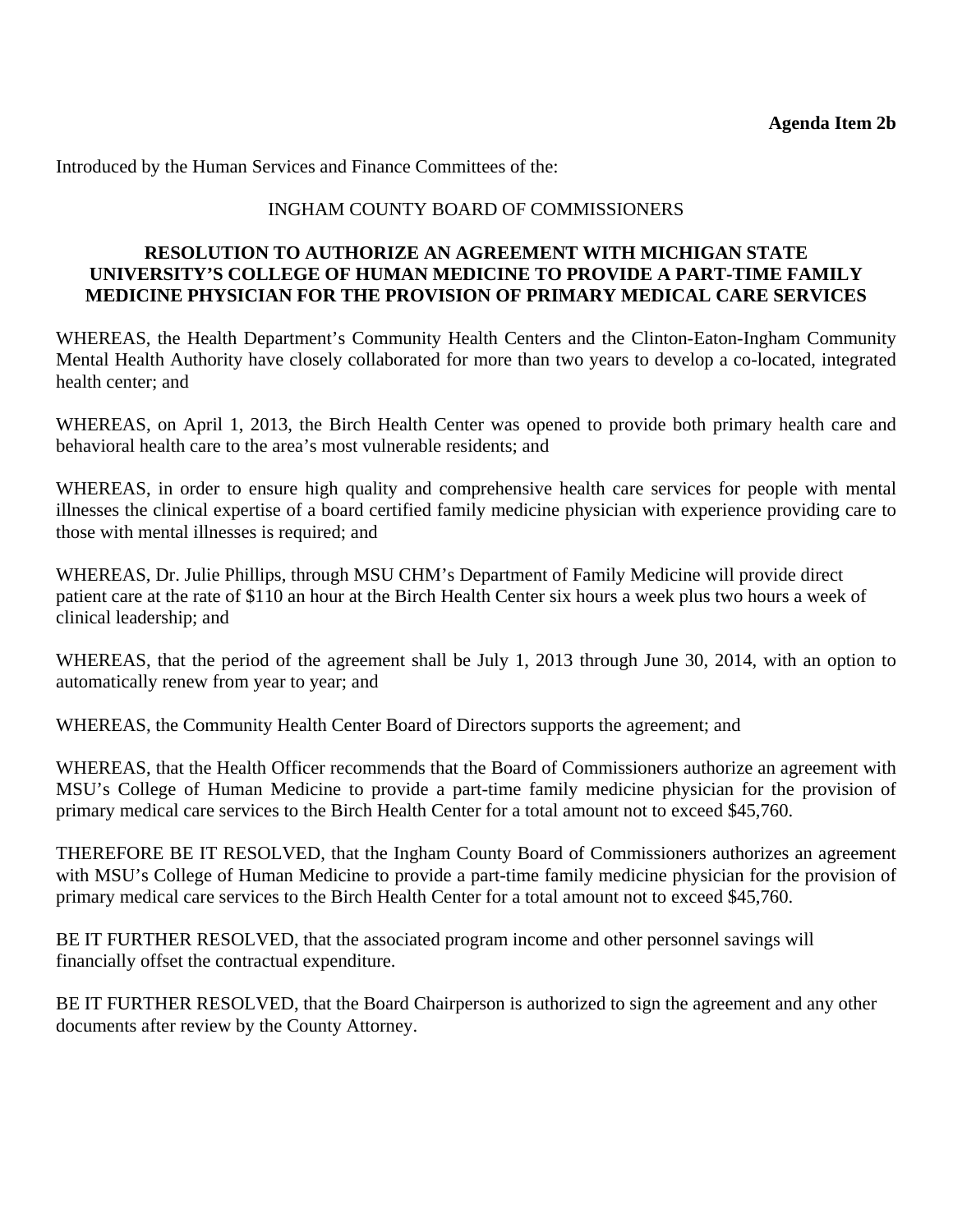**Agenda Item 2c** 

# **MEMORANDUM**

<span id="page-18-0"></span>

| TO:   | Human Services Committee<br><b>Finance Committee</b>                                                               |
|-------|--------------------------------------------------------------------------------------------------------------------|
| FROM: | Renée B. Canady, Ph.D, MPA, Health Officer                                                                         |
| DATE: | May 16, 2013                                                                                                       |
| RE:   | Resolution to Authorize an Agreement with the Michigan Department of Environmental<br><b>Quality for 2012-2013</b> |

This is a recommendation to authorize an agreement with the Michigan Department Environmental Quality (MDEQ) under which the Ingham County Health Department will conduct environmental monitoring and inspections of MDEQ Non-Community programs. MDEQ began to contract with Ingham County after the State of Michigan reorganized services and moved many of its environmental protection programs and services to the Department Environmental Quality. The Public Health Code delegates the primary responsibility for environmental protection at the community level with local public health departments. The current contract expired September 30, 2012.

The proposed agreement for 2012-2013 includes the following services and funding of **\$25,218** allocated as follows:

## **NON-COMMUNITY PUBLIC WATER SUPPLY PROGRAM- up to \$18,818**

The Health Department will conduct sanitary surveys of non-community public water supplies in Ingham County. The Health Department will also oversee water quality monitoring at these supplies, issue water well permits for new supplies, and ensure that proper public notice is issued should a supply become unsafe for drinking.

## **DRINKING WATER LONG-TERM MONITORING- up to \$500**

The Health Department will collect samples from drinking water supplies and sites of environmental contamination identified by the State.

## **PUBLIC SWIMMING POOLS- up to \$5,600**

The Health Department will inspect all public swimming pools/spas licensed by the MDEQ in Ingham County. In addition, the Health Department will investigate complaints, conduct meetings and/or conferences related to compliance issues, and complete inspection forms provided by the State.

## **CAMPGROUND REQUIREMENTS- up to \$300**

The Health Department will inspect all campgrounds licensed by the MDEQ located in Ingham County, collect fees, investigate complaints, conduct meetings and/or conferences related to compliance issues, and complete inspection forms provided by the State.

I recommend that the Board of Commissioners authorize the agreement with the MDEQ and the Health Department from October 1, 2012 through September 30, 2013. The revenue for these services was anticipated in the Health Department's 2013 budget.

c: Jim Wilson w/attachment John Jacobs w/attachment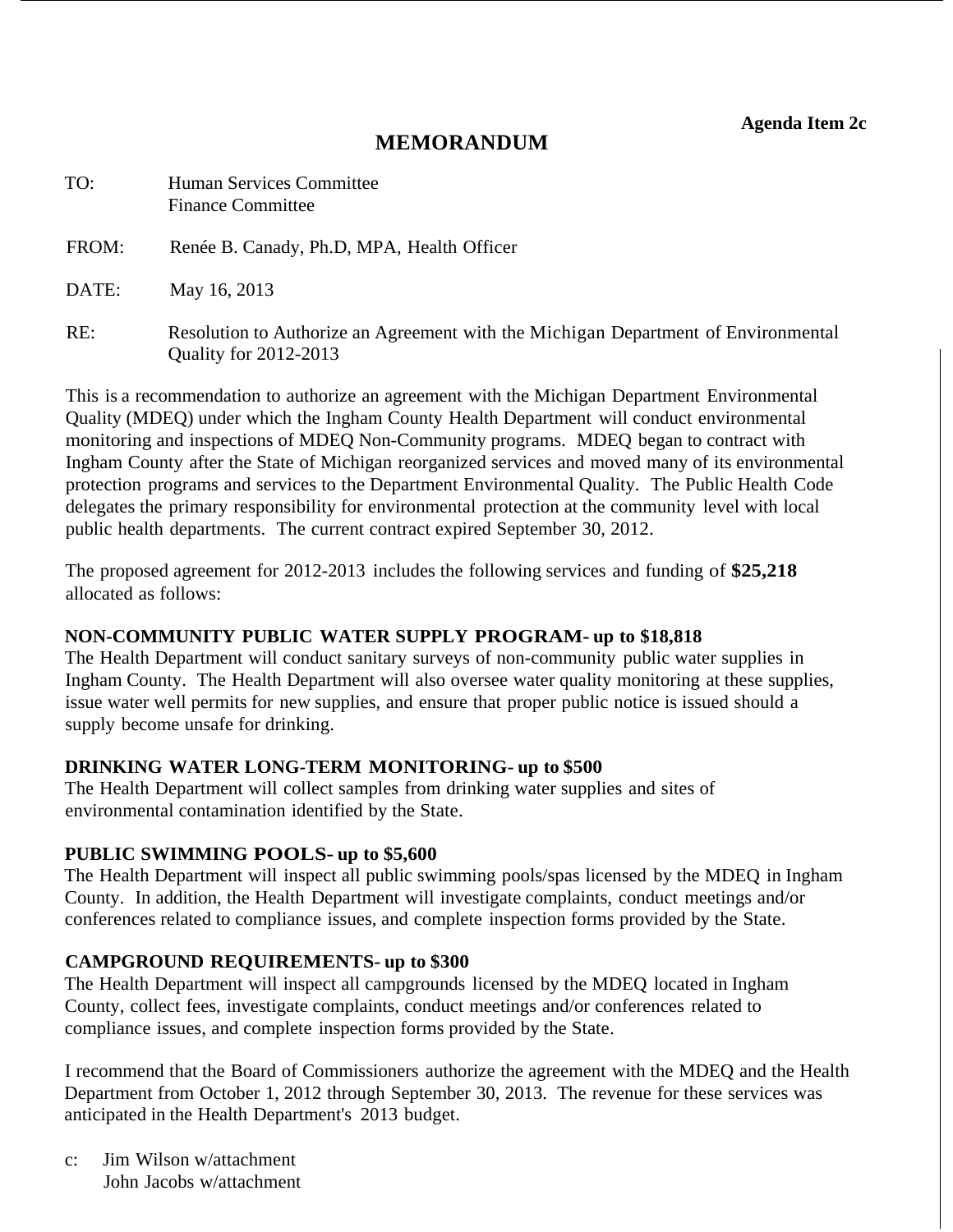Introduced by the Human Services and Finance Committees of the:

#### INGHAM COUNTY BOARD OF COMMISSIONERS

## **RESOLUTION TO AUTHORIZE AN AGREEMENT WITH THE MICHIGAN DEPARTMENT OF ENVIRONMENTAL QUALITY FOR 2012-2013**

WHEREAS, the State of Michigan has placed responsibility for environmental regulation and environmental quality in Michigan Department Environmental Quality (MDEQ); and

WHEREAS, the Michigan Public Health Code places responsibility for environmental protection at the community level with county governments through the network of local health departments; and

WHEREAS, MDEQ proposes to clarify the responsibilities for some environmental services and arrange to purchase environmental monitoring and inspection services from Ingham County; and

WHEREAS, MDEQ will reimburse Ingham County for expenses related to monitor and inspection services; and

WHEREAS, the Health Officer recommends that the Board of Commissioners authorize an agreement with MDEQ.

THEREFORE BE IT RESOLVED, that the Ingham County Board of Commissioners authorizes an agreement with Michigan Department Environmental Quality.

BE IT FURTHER RESOLVED, that the period of the agreement shall be October 1, 2012 through September 30, 2013.

BE IT FURTHER RESOLVED, that MDEQ shall reimburse Ingham County up to \$25,218 for expenses related to testing and inspection services.

BE IT FURTHER RESOLVED, that the Board Chairperson is authorized to sign the agreement after review by the County Attorney.